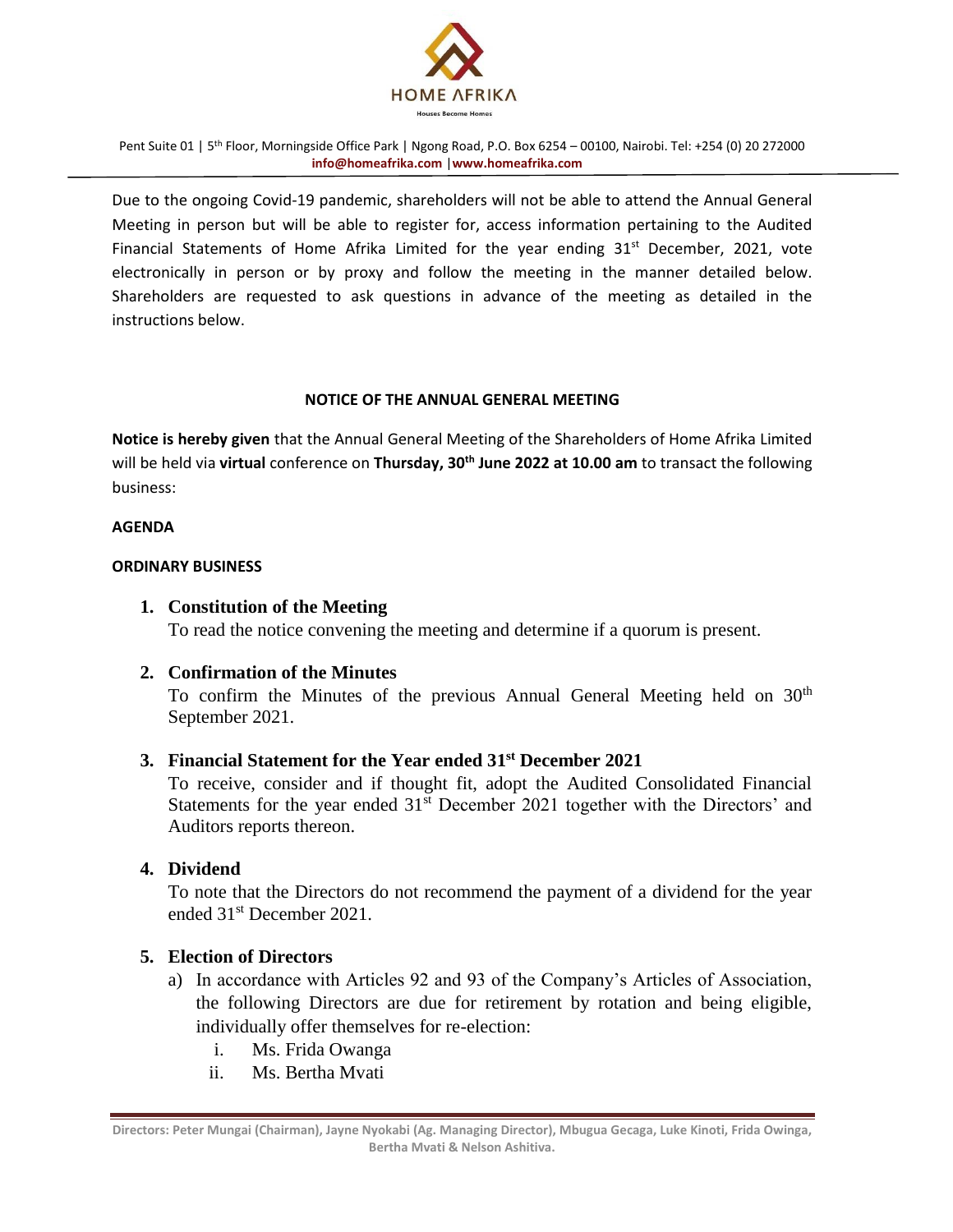

- b) In accordance with the provisions of Section 769 of the Companies Act 2015, the following directors, being members of the Board Audit, Risk and Compliance Committee be elected to continue to serve as members of the said Committee:
	- i. Mr. Luke Kinoti (Chairperson)
	- ii. Ms. Frida Owinga
	- iii. Mr. Nelson Ashitiva

# **6. Remuneration of Directors**

To receive, consider and if thought fit, approve the Directors' Remuneration Report for the year ended 31 December 2021 and to authorize the Board to fix the remuneration of the Directors.

# **7. Appointment and Remuneration of the Company Secretary**

To appoint Mr. Ben Munyasya, having expressed his willingness in accordance with the provisions of Section 244 of the Companies Act 2015 and to authorize the Board to fix his remuneration.

# **8. Any Other Business**

To transact any other business that may legally be transacted at an annual general meeting, of which due notice has been received.

i. Appointment of the External Auditor

By Order of the Board

**Ben Munyasya**

### **Company Secretary**

8<sup>st</sup> June 2022, Nairobi

**Notes:** 

*{The AGM will be held virtually, shareholders to register via the link)*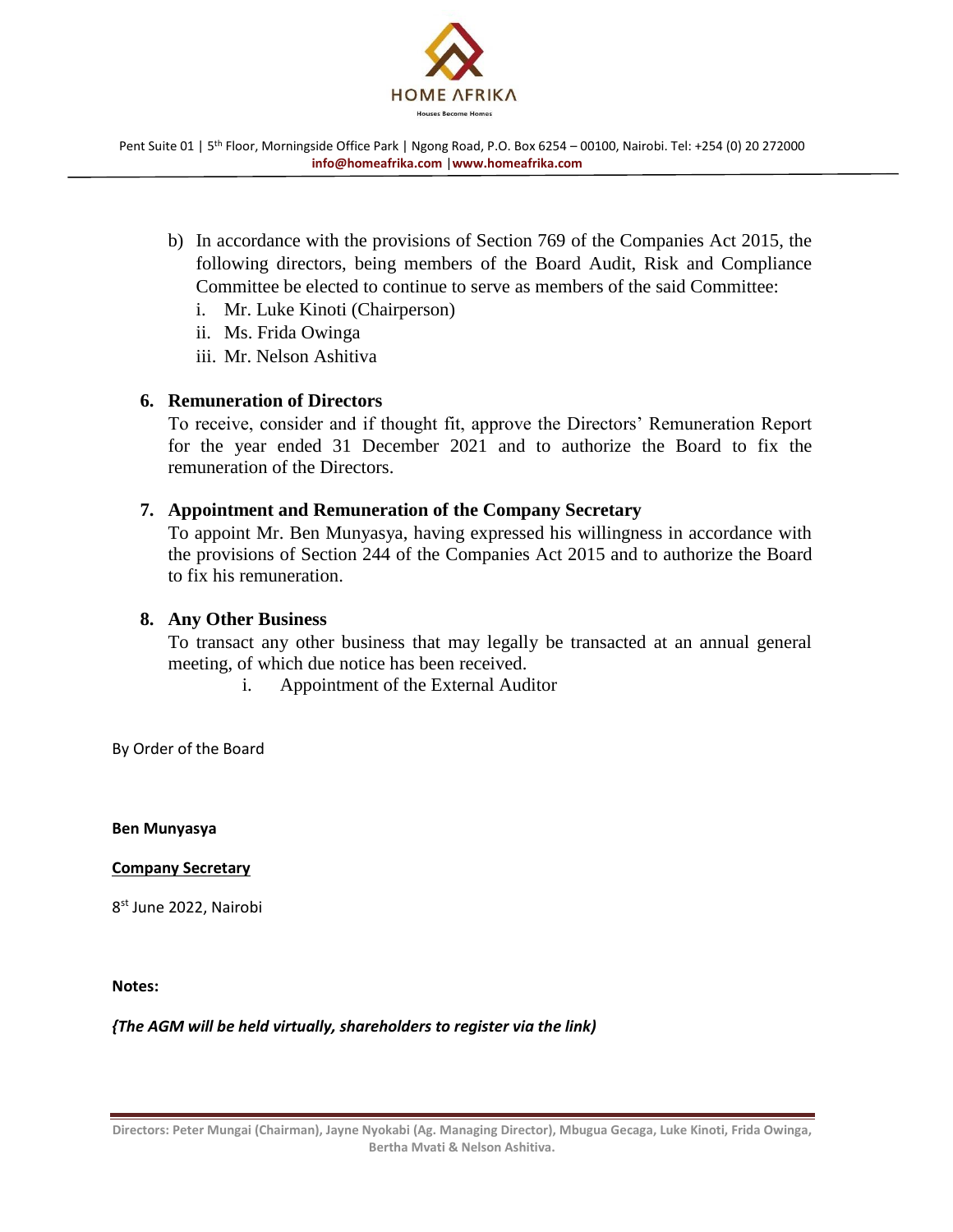

#### **Notes**

- 1. In accordance with Section 298(1) of the Companies Act, shareholders entitled to attend and vote at the AGM are entitled to appoint a proxy to attend and vote on their behalf. A proxy need not be a member of the Company and **will need to have access to a mobile phone**. A proxy form must be signed by the appointor or his attorney duly authorized in writing. If the appointer is a body corporate, the instrument appointing the proxy shall be given under its common seal or under the hand of an officer or duly authorized attorney of such body corporate. **A completed form of proxy should be emailed to [info@homeafrika.com](mailto:info@homeafrika.com) or delivered to Custodial & Investor Services, Co-operative Bank Registrar, KUSCCO Centre, Kilimanjaro Avenue-Upper Hill, so as to be received not later than Tuesday, 28th June 2022 at 10.00 a.m**. When nominating a proxy, the **ID/Passport No, email and mobile number of the proxy** must be submitted to facilitate registration. Any proxy registration that is rejected will be communicated to the Shareholder concerned no later than Tuesday, 28<sup>th</sup> June 2022 to allow time to address any issues.
- 2. Registration for the AGM opens on **Monday, 6 th June 2022 at 10:00 a.m. and will close on Monday, 27th June 2022 at 12:00 noon**. Shareholders will not be able to register after Monday, 27<sup>th</sup> June 2022 at 12:00 noon.
- 3. For assistance, shareholders should dial the following helpline number: + 254 020 277 2000 or +254 0716 80 20 70 from 9:00 a.m. to 3:00 p.m. during the registration open period. Any shareholder outside Kenya should dial the helpline number or email [info@homeafrika.com](mailto:info@homeafrika.com) to be assisted to register.
- 4. Duly registered Shareholders and Proxies wishing to participate in the meeting should register for the AGM online at https://us02web.zoom.us/webinar/register/WN\_J2SaJfPWQsSP2 ihaVtBYQ or vote via USSD using short code number **Send a SMS "REG" to 23071** and following the various prompts regarding the registration process. In order to complete the registration process, shareholders will need to have their Share Account Number or CDSC Account Number and the ID/Passport Number which were used to purchase their shares.

**Directors: Peter Mungai (Chairman), Jayne Nyokabi (Ag. Managing Director), Mbugua Gecaga, Luke Kinoti, Frida Owinga, Bertha Mvati & Nelson Ashitiva.**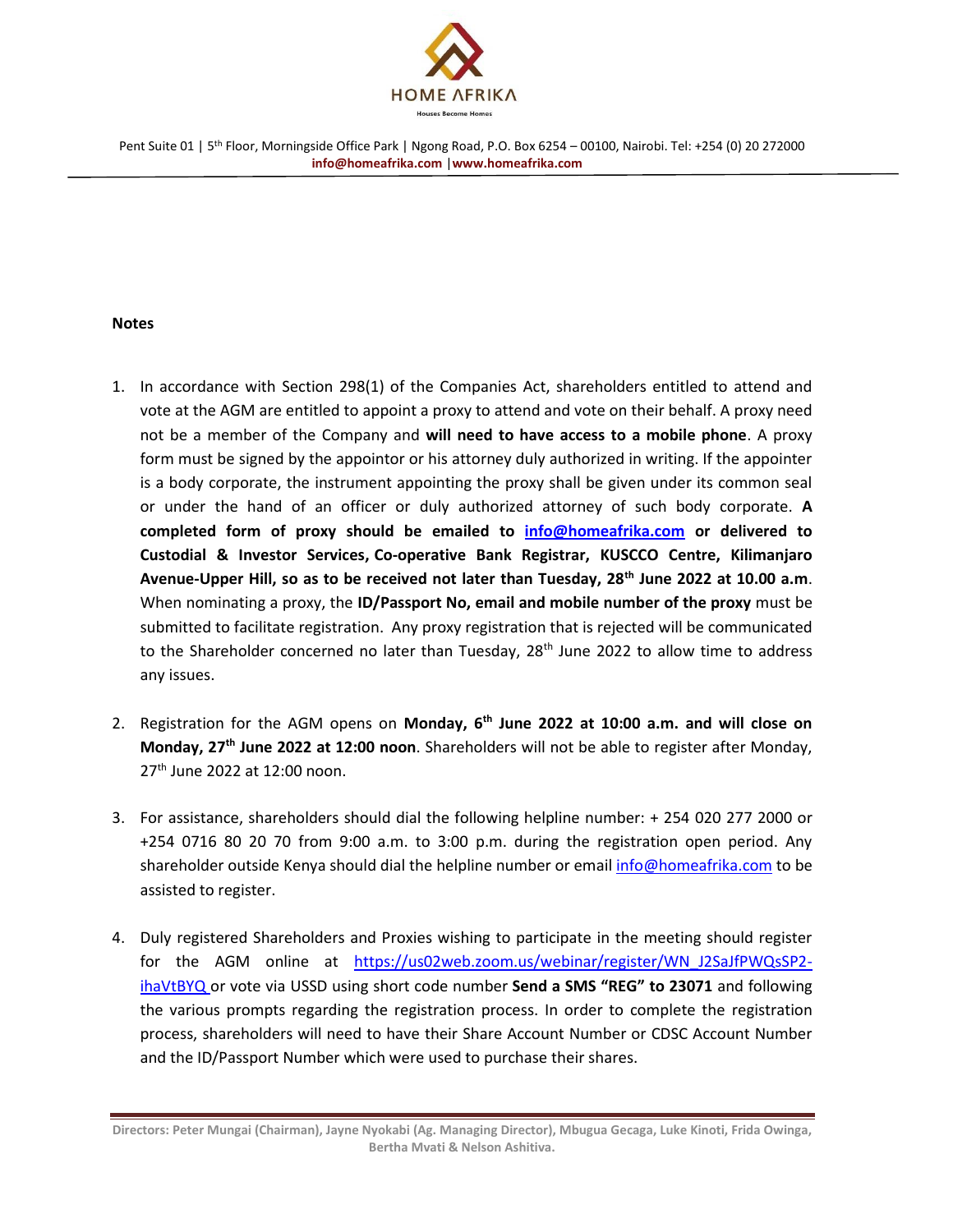

- 5. The Virtual AGM will be accessible to Shareholders and Proxies who have duly registered and received the log-in credentials. Duly registered Shareholders and Proxies will receive a short message service (SMS) prompt on their registered mobile numbers, 24 hours prior to the AGM acting as a reminder of the AGM. A second SMS prompt shall be sent 2 hours ahead of the AGM, reminding duly registered Shareholders and proxies that the AGM will begin in 2 hours' time.
- 6. Duly registered Shareholders and Proxies can access the Virtual AGM using their log in credentials via https://us02web.zoom.us/webinar/register/WN\_J2SaJfPWQsSP2-ihaVtBYQ to view the livestream and vote and submit questions. Shareholders without internet access can vote and via a USSD **Send a SMS "REG" to 23071** and submit their questions by sending a short message service (SMS) to +254 0716 80 20 70
- 7. Shareholders wishing to raise any questions or clarifications regarding the AGM may do so by:
	- **(a) During the AGM**
		- i) Shareholders accessing Virtual AGM via the zoom webinar link [https://us02web.zoom.us/webinar/register/WN\\_J2SaJfPWQsSP2-ihaVtBYQ](https://us02web.zoom.us/webinar/register/WN_J2SaJfPWQsSP2-ihaVtBYQ) ; click on the link and it will take you to registration. Fill in the required information. *(full names, ID/Passport Number, Shares Account Number/CDSC Account Number)*
		- ii) Share Holder who want to ask a question, type their question on the chat box, send their written questions by email to [info@homeafrika.com](mailto:info@homeafrika.com) or send a short message service (SMS) to +254 0716 80 20 70

### **(b) Prior to AGM**

- i) Shareholders can register prior the AGM via the zoom webinar link [https://us02web.zoom.us/webinar/register/WN\\_J2SaJfPWQsSP2-ihaVtBYQ](https://us02web.zoom.us/webinar/register/WN_J2SaJfPWQsSP2-ihaVtBYQ) ; click on the link and it will take you to registration. Fill in the required information. *(full names, ID/Passport Number, Shares Account Number/CDSC Account Number)*
- ii) Sending their written questions by email to **[info@homeafrika.com](mailto:info@homeafrika.com)** or send a short message service (SMS) to +254 0716 80 20 70 or
- iii) To the extent possible, physically delivering their written questions with a return physical address or email address to the offices of Custodial & Investor Services, Cooperative Bank Registrar, KUSCCO Centre, Kilimanjaro Avenue-Upper Hill